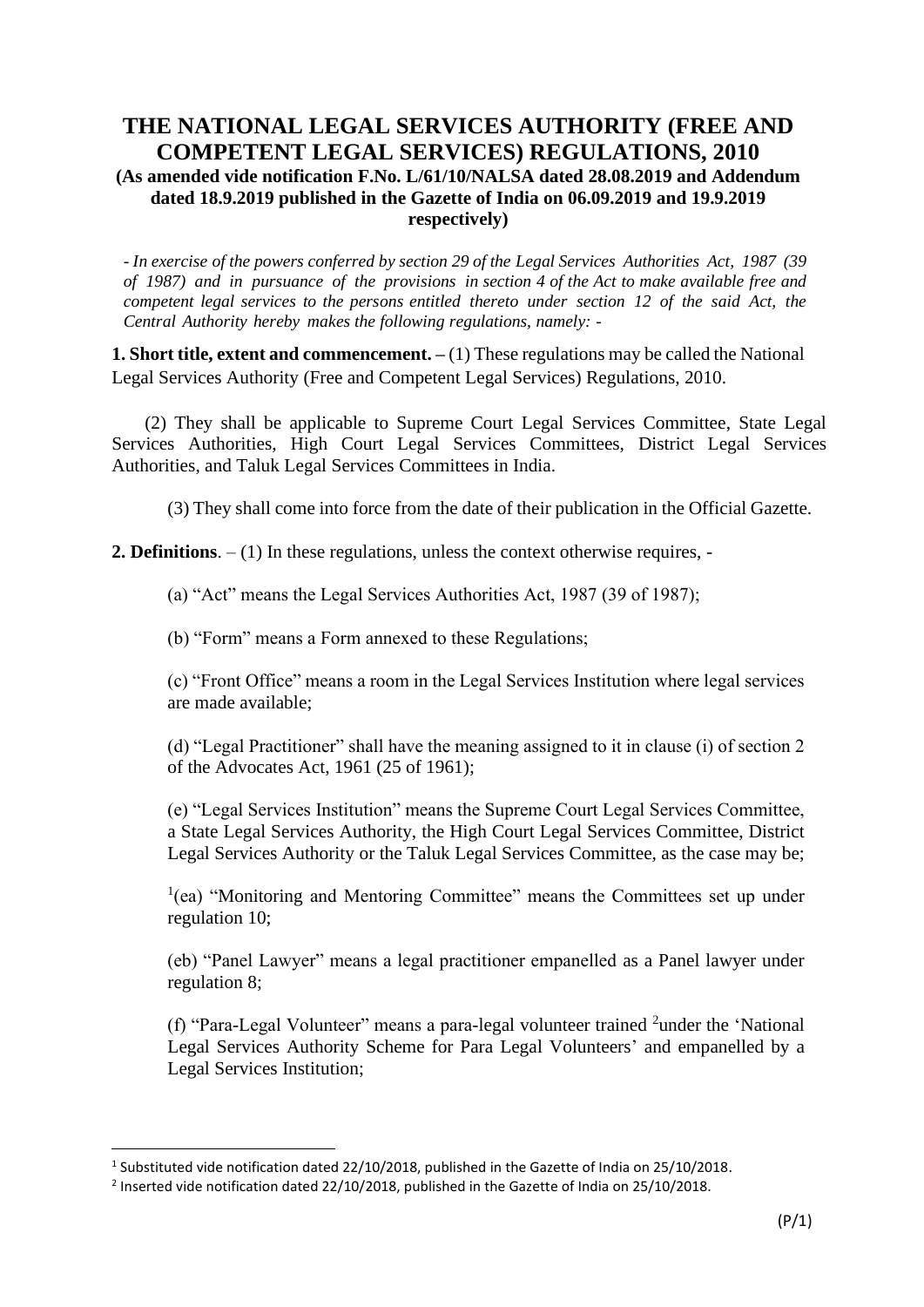$3$ (fa) "Retainer Lawyer" means a Panel Lawyer designated as the Retainer Lawyer under subregulation (9) of regulation 8;

(g) "Secretary" means the Secretary of the Legal Services Institution;

(h) "Section" means the section of the Act;

(i) "State regulation" means regulation made by the State Authorities under the Act.

2. All other words and expressions used but not defined in these regulations shall have the same meanings assigned to them in the Act.

**3. Application for legal services.-** (1) An application for legal services may be presented preferably in Form-I in the local language or English.

(2) The applicant may furnish a summary of his grievances for which he seeks legal services, in a separate sheet along with the application.

(3) An application, though not in Form-I, may also be entertained, if reasonably explains the facts to enable the applicant to seek legal services.

(4) If the applicant is illiterate or unable to give the application on his or her own, the Legal Services Institutions may make arrangement for helping the applicant to fill up the application form and to prepare a note of his or her grievances.

(5) Oral requests for legal services may also be entertained in the same manner as an application under sub-regulation (1) and (2).

(6) An applicant advised by the para-legal volunteers, legal aid clubs, legal aid clinics and voluntary social service institutions shall also be considered for free legal services.

(7) Requests received through e-mails and interactive on-line facility also may be considered for free legal services after verification of the identity of the applicant and on ensuring that he or she owns the authorship of the grievances projected.

**4. Legal Services Institution to have a front office.** (1) All Legal Services Institutions shall have a front office to be manned by <sup>4</sup>[a Retainer Lawyer on rotational basis and] one or more para-legal volunteers available during office hours.

<sup>5</sup>Provided that persons with the qualification of Masters degree in Social Work or Diploma or Masters' degree in psychiatry or psychology from any recognised institute or university may also be called to the front office as and when necessary.

 $6(1A)$  The Front Offices shall act as one stop centres for legal aid seekers to receive legal aid and advice and all information about their cases and all legal services provided by the

<sup>&</sup>lt;sup>3</sup> Inserted vide notification dated 31/07/2012, published in the Gazette of India on 25/8/2012.

<sup>4</sup> Inserted vide notification dated 22/10/2018, published in the Gazette of India on 25/10/2018.

<sup>&</sup>lt;sup>5</sup> Inserted vide notification dated 31/07/2012, published in the Gazette of India on 25/8/2012.

<sup>6</sup> Inserted vide notification dated 28/08/2019, published in the Gazette of India on 06/09/2019.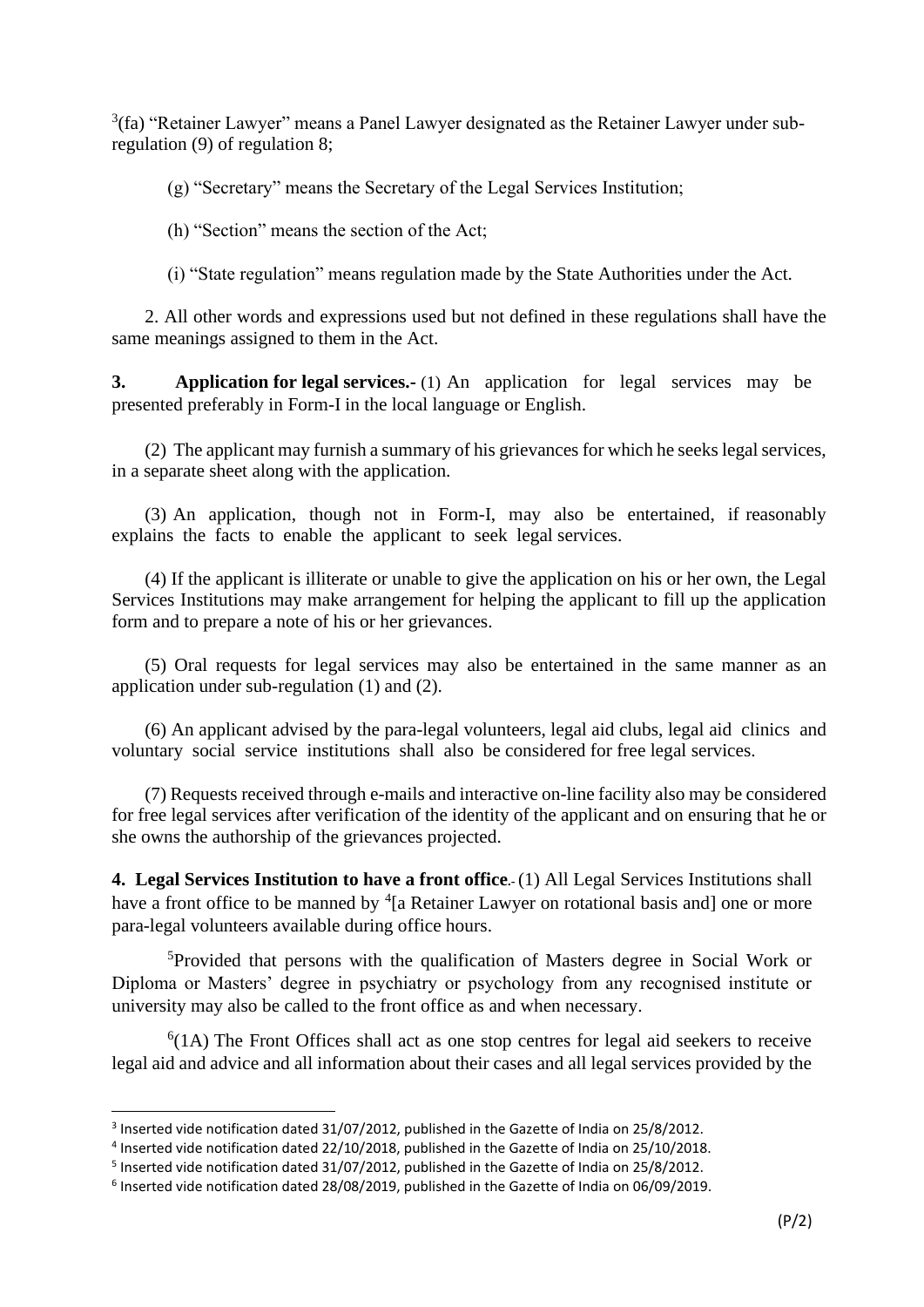Legal Services Institutions.

 $7(2)$  \*\*\*\*\*\*  $(3)$ \*\*\*\*\*\*

 $9(4)$  The Para-Legal Volunteers or the panel lawyer or the retainer lawyer, as the case may be, in the front office may obtain secretarial assistance from the staff of the Legal Services Institutions.

 $10(5)$  \*\*\*\*\*\*\*\*\*

<sup>11</sup>**5. Proof of entitlement of free legal services. –** A self-certificate of the applicant, along with self-attested copy of relevant documents or certificates, if any, that he falls under the categories of persons entitled to free legal services under Section 12 of the Act shall ordinarily be sufficient.

```
12(2) **********
13(3) ********
```
**6. Consequences of false or untrue details furnished by the applicant. –**The applicant shall be informed that if free legal services have been obtained by furnishing incorrect or false information or in a fraudulent manner, the legal services shall be stopped forthwith and that the expenses incurred by the Legal Services Institutions shall be recoverable from him or her.

<sup>14</sup>**7. Scrutiny and evaluation of the application for free legal services.-** (1) The application for legal services, for eligibility of the applicant and existence of a prima facie case to prosecute or to defend, shall be scrutinised by the Member-Secretary or Secretary, as the case may be, or any officer, deputed by him:

Provided that a defendant in a civil case and an accused or a convict in a criminal case shall be deemed to have prima facie case to defend or to file an appeal against his conviction and sentence:

Provided further that in case, there is some difficulty to determine the prima facie case to prosecute, the Member-Secretary or Secretary may for this purpose, seek opinion from a panel lawyer having more than seven years standing at the Bar:

<sup>7</sup> Omitted vide notification dated 22/10/2018, published in the Gazette of India on 25/10/2018.

<sup>8</sup> Omitted vide addendum dated 18/09/2019, published in the Gazette of India on 19/09/2019.

<sup>&</sup>lt;sup>9</sup> Inserted vide notification dated 31/7/2012, published in the Gazette of India on 25/8/2012.

<sup>&</sup>lt;sup>10</sup> Omitted vide notification dated 22/10/2018, published in the Gazette of India on 25/10/2018.

<sup>&</sup>lt;sup>11</sup> Substituted vide notification dated 22/10/2018, published in the Gazette of India on 25/10/2018.

<sup>&</sup>lt;sup>12</sup> Omitted vide notification dated 22/10/2018, published in the Gazette of India on 25/10/2018.

<sup>&</sup>lt;sup>13</sup> Omitted vide notification dated 22/10/2018, published in the Gazette of India on 25/10/2018.

<sup>&</sup>lt;sup>14</sup> Substituted vide notification dated 22/10/2018, published in the Gazette of India on 25/10/2018.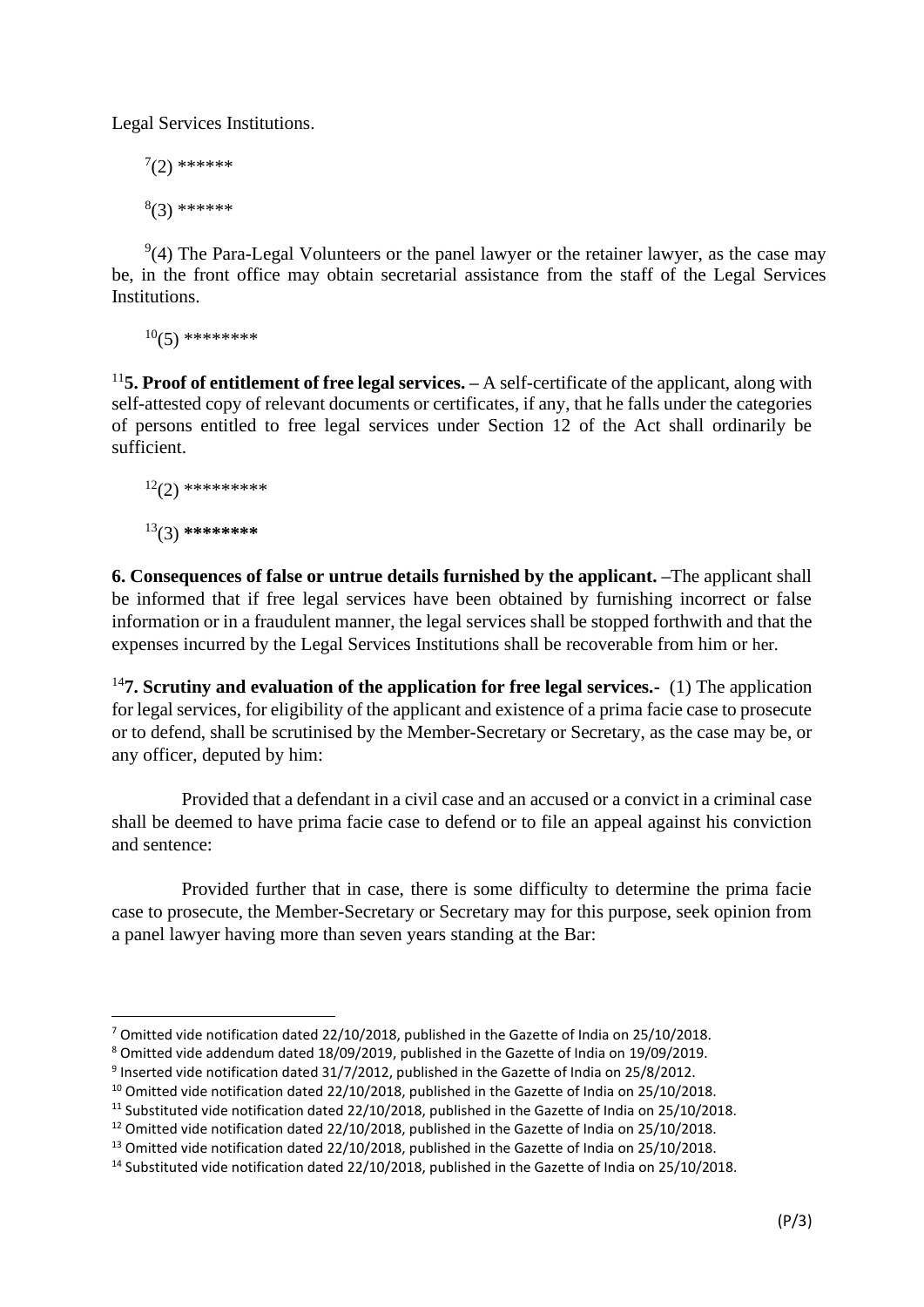Provided further that in case of the Supreme Court Legal Services Committee, the Secretary shall seek opinion from an Advocate having more than fifteen years standing at the Bar.

(2) A decision on application for legal services shall be taken immediately, but not more than seven days from the date of receipt of the application.

(3) If the applicant is not covered under the categories mentioned in section 12, he or she shall be advised to seek assistance from any other body or person rendering free legal services either voluntarily or under any other scheme.

(4) The Legal Services Institution shall maintain a list of such agencies, institutions or persons who have expressed willingness to render free legal services.

(5) Any person aggrieved by the decision or order of the Member-Secretary or the Secretary, as the case may be, he may prefer appeal to the Executive Chairman or Chairman of the Legal Services Institution and the decision or order in appeal shall be final.

(6) In case the Member-Secretary or Secretary of the Legal Services Institution decides to provide legal services through a panel lawyer, the choice of the panel lawyer, if expressed by the applicant, may be considered.

<sup>15</sup>**8. Selection of legal practitioners as panel lawyers. –** (1) Every Legal Services Institution shall invite applications from legal practitioners for their empanelment as panel lawyers and such applications shall be accompanied with proof of the professional experience with special reference to the type of cases which the applicant-legal practitioners may prefer to be entrusted with.

(2) The applications received under sub-regulation (1) shall be scrutinised and selection of the panel lawyers shall be made by the Executive Chairman or Chairman of the Legal Services Institution in consultation with the Attorney General [for the Supreme Court], Advocate General [for the High Court], District Attorney or Government Pleader [for District and Taluka level] and the Monitoring and Mentoring Committee set up under regulation 10:

Provided that the Executive Chairman or Chairman of the Legal Services Institution may also suo moto empanel any legal practitioner;

<sup>16</sup>Provided further that the size of panel should be optimised so that each lawyer can be allotted sufficient cases.

(3) No legal practitioner having less than three years' experience at the Bar shall ordinarily be empanelled.

<sup>15</sup> Substituted vide notification dated 22/10/2018, published in the Gazette of India on 25/10/2018.

<sup>&</sup>lt;sup>16</sup> Inserted vide notification dated 28/08/2019, published in the Gazette of India on 06/09/2019.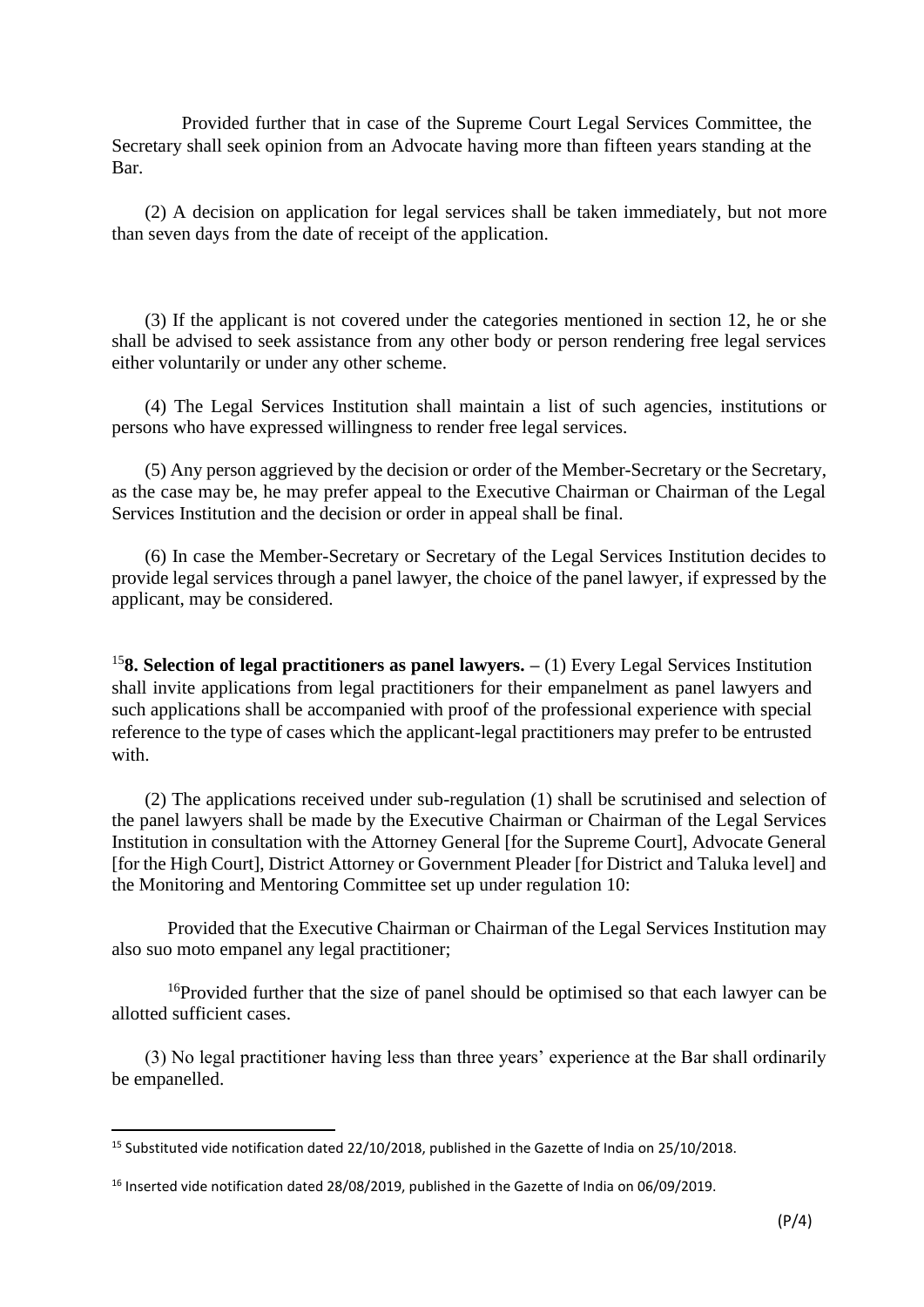(4) District Legal Services Authorities and Taluk Legal Services Committees shall get the panel approved from the Executive Chairman of the State Legal Services Authority.

(5) The Executive Chairman or Chairman of the Legal Services Institution shall take into consideration the competency, integrity, suitability, and experience of lawyers for the empanelment.

(6) There may be representation of the Scheduled Castes, the Scheduled Tribes, women and differently abled lawyers in the panel.

(7) The Executive Chairman or Chairman of the Legal Services Institution may maintain separate panels for dealing with different types of cases like Civil, Criminal, Constitutional Law, Environmental Law, Labour Laws, Matrimonial disputes, Juvenile Justice, etc.

(8) The Member-Secretary or Secretary, as the case may be, may assign a case to a panel lawyer of a subject matter other than for which he has been empanelled.

(9) The Chairman of the Legal Services Institution may, in consultation with the Executive Chairman of the State Legal Services Authority or National Legal Services Authority, as the case may be, prepare a list of legal practitioners from among the panel lawyers to be designated as Retainers.

(10) The Retainer lawyers shall be selected for a period fixed by the Executive Chairman on rotation basis or by any other method specified by the Executive Chairman.

 $17(11)$  The number of Retainer lawyers in the panel of each Legal Services Institution, should not exceed the minimal requirement as determined by the Executive Chairman or the Chairman, as the case may be.

(12) The honorarium payable to Retainer lawyer shall not be less than, -

- (a) rupees forty thousand per month in the case of Supreme Court Legal Services Committee;
- (b) rupees twenty five thousand per month in the case of State Legal Services Authority or High Court Legal Services Committee;
- (c) rupees fifteen thousand per month in the case of District Legal Services Authority;
- (d) rupees ten thousand per month in the case of the Taluk Legal Services Committee:

Provided that the honorarium specified in this sub-regulation is in addition to the honorarium or fee payable by the Legal Services Institution for each case entrusted to the Retainer lawyer.

 $18$ Provided further that the State Legal Services Authority may decide to make the payment of honorarium to the Retainer Lawyers on the basis of number of days they man the

<sup>&</sup>lt;sup>17</sup> Substituted vide notification dated 28/08/2019, published in the Gazette of India on 06/09/2019.

<sup>&</sup>lt;sup>18</sup> Inserted vide notification dated 28/08/2019, published in the Gazette of India on 06/09/2019.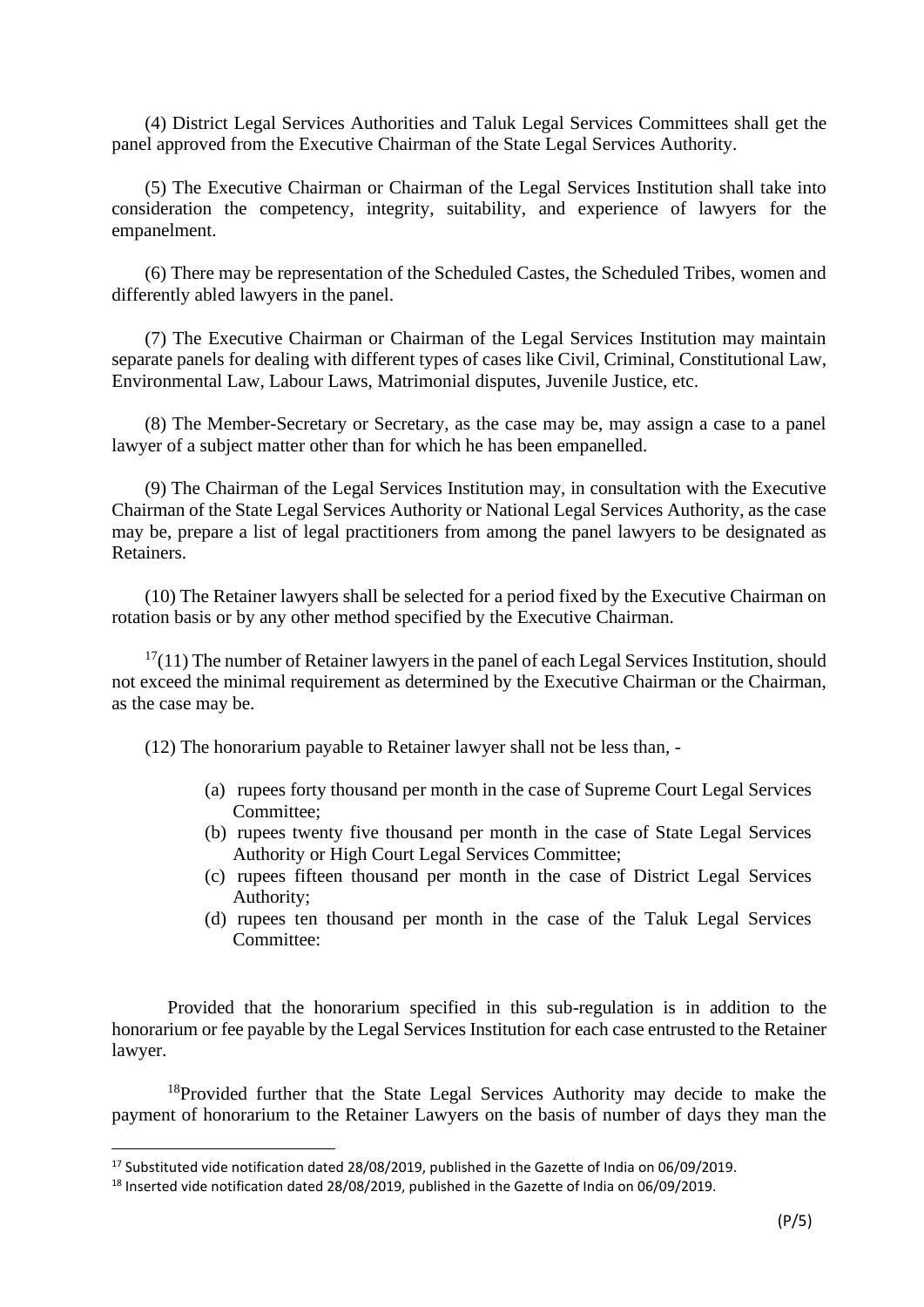Front Office. In such cases the honorarium so payable shall not be less than Rs. 1500 per day of sitting at the district and taluka court level and Rs. 2500 at the High Court level.

(13) The panel prepared under sub-regulation (2) for the period of three years shall also be reviewed and updated periodically by the Executive Chairman or the Chairman, as the case may be, keeping in view the performance of the panel lawyers.

(14) The Legal Services Institution shall be at liberty for withdrawing any case from a Retainer Panel Lawyer during any stage of the proceedings.

(15) If a panel lawyer is desirous of withdrawing from a case he shall state the reasons thereof to the Member-Secretary or the Secretary, as the case may be, and the panel lawyer may be permitted to do so by an order.

(16) The panel lawyers shall not ask for or receive any fee, remuneration or any valuable consideration in any manner, from the person to whom he has rendered legal services under these regulations.

(17) If the panel lawyer engaged is not performing satisfactorily or has acted contrary to the object and spirit of the Act and these regulations, the Legal Services Institution shall take appropriate steps including withdrawal of the case from such lawyer and his removal from the panel.

(18) The panel lawyers shall undergo training periodically as per modules prepared by the National Legal Services Authority and the State Legal Services Authority.

(19) The participation in the training programme shall be a relevant consideration for the retention or continuation of panel lawyers.

<sup>19</sup>**9. Legal services by way of legal advice, consultation, drafting and conveyancing.** - (1) The Executive Chairman or Chairman of the Legal Services Institution may maintain a separate panel of senior lawyers, law firms, retired judicial officers, mediators, conciliators and law professors in the law universities or law colleges for providing legal advice and other legal services like drafting and conveyancing.

(2) The Executive Chairman or Chairman of the Legal Services Institution, as the case may be, may maintain a separate panel of retired senior bureaucrats, senior executives, retired police officials, doctors, engineers, psychiatrists, marriage counsellors, chartered accountants, educationists and other experts of the specialised field for legal services and honorarium payable to them shall be decided by the Executive Chairman of State Legal Services Authority or the Chairman of the Supreme Court Legal Committee, as the case may be.

(3) The Member-Secretary may send a request to Senior Advocates to volunteer their pro bono professional services for rendering advice as and when required.".

<sup>20</sup>**10. Monitoring and Mentoring Committee.** - (1) Every Legal Services Institution shall set up a Monitoring and Mentoring Committee for close monitoring of the court based legal services

<sup>&</sup>lt;sup>19</sup> Substituted vide notification dated 22/10/2018, published in the Gazette of India on 25/10/2018.

<sup>&</sup>lt;sup>20</sup> Substituted vide notification dated 22/10/2018, published in the Gazette of India on 25/10/2018.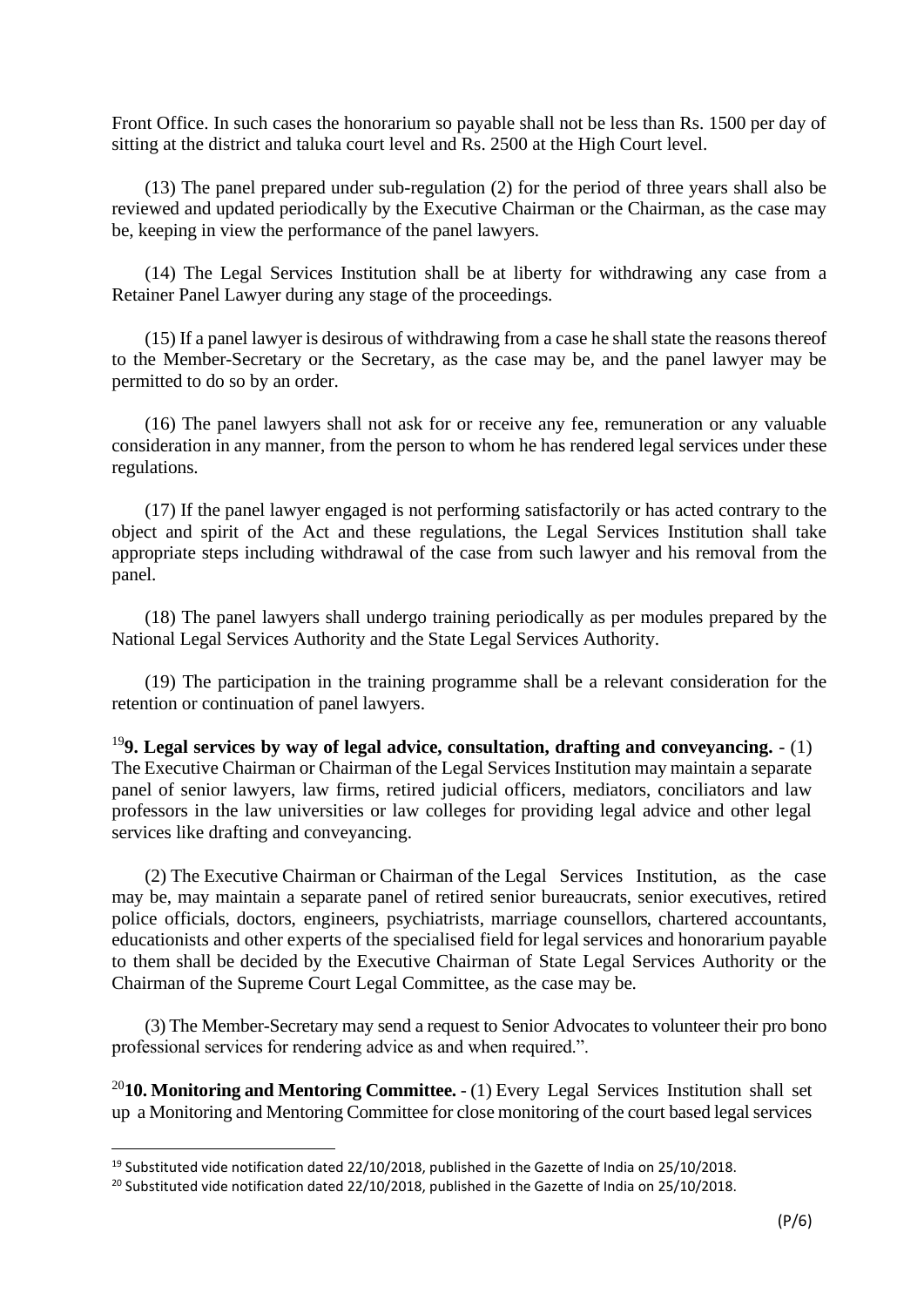rendered and the progress of the cases in the legal aided matters and to guide and advise the panel lawyers.

(2) The Monitoring and Mentoring Committee at the level of the Supreme Court shall consist  $of. -$ 

(i)  $^{21}$ a Senior Advocate or an Advocate of at least 15 years of standing as nominated by the Chairman, Supreme Court Legal Services Committee;

(ii) Secretary, Supreme Court Legal Services Committee;

(iii) a renowned Academician or an Advocate-on-Record having ten years of practice to be nominated by the Chairman of the Supreme Court Legal Services Committee;

(iv) The Legal Service Counsel-cum-Consultant, Supreme Court Legal Services Committee.

(3) The Monitoring and Mentoring Committee at the level of the High Court shall consist of, -

(i)  $^{22}$ a Senior Advocate or an Advocate of at least 15 years of standing as nominated by the Chairman, High Court Legal Services Committee;

(ii) Secretary, High Court Legal Services Committee.

(4) The Monitoring and Mentoring Committee at the State or District Legal Services Authority shall consist of, -

(i) Member-Secretary or Secretary of the Legal Services Institution, as the case may be;

(ii) one serving judicial officer from the State Higher Judicial Service;

(iii) one retired judicial officer or one Advocate of fifteen years' standing or more.

(5) The Monitoring and Mentoring Committee at the Taluk Legal Services Committee shall consist of, –

(i) Chairman of the Taluk Legal Services Committee;

(ii) one retired judicial officer  $^{23}$ or;

(iii) one advocate of 10 years standing or more.

(6) The members of the Monitoring and Mentoring Committee shall render their services on the days as may be required and fixed by the Executive Chairman or Chairman of the Legal

<sup>&</sup>lt;sup>21</sup> Substituted vide notification dated 28/08/2019, published in the Gazette of India on 06/09/2019.

 $^{22}$  Substituted vide notification dated 28/08/2019, published in the Gazette of India on 06/09/2019.

<sup>&</sup>lt;sup>23</sup> Inserted vide notification dated 28/08/2019, published in the Gazette of India on 06/09/2019.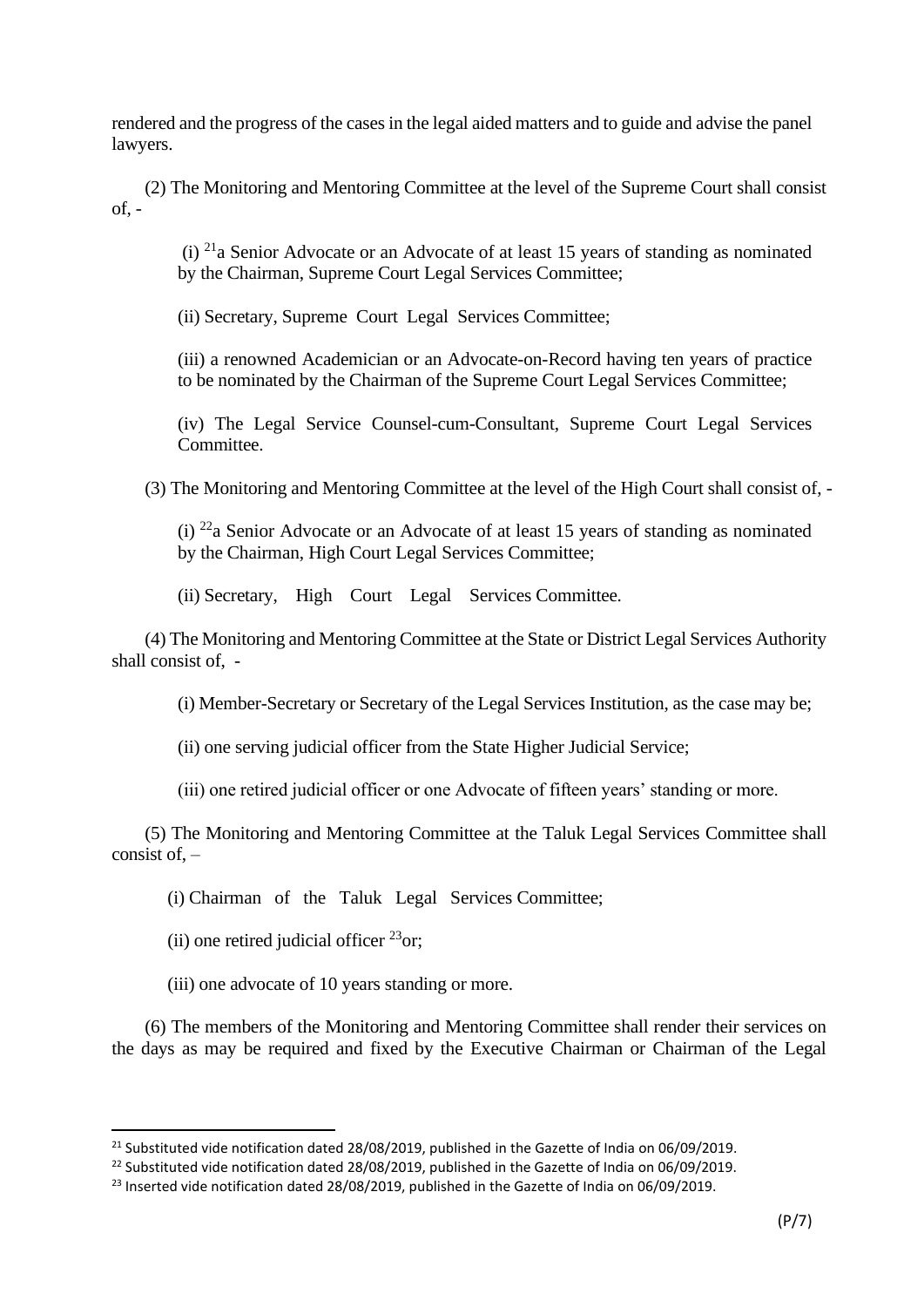Services Institution and the members except serving Judicial Officers shall be paid the honorarium as fixed by the Executive Chairman.

<sup>24</sup>**11. Procedure of the Monitoring and Mentoring Committee.** - (1) Whenever court based legal aid is provided to an applicant, the Member-Secretary or Secretary as the case may be, shall send the details in Form II to the Monitoring and Mentoring Committee at the earliest.

(2) The Legal Services Institution shall provide adequate staff and infrastructure to the Monitoring and Mentoring Committee for maintaining the records of the day-to-day progress of the legal aided cases.

(3) The Monitoring and Mentoring Committee shall assist the Legal Services Institution in organising training programmes for panel lawyers from time to time to enhance the skill of the panel lawyers.

(4) The Monitoring and Mentoring Committee shall mentor the panel lawyers and guide them in providing quality legal services.

(5) The Monitoring and Mentoring Committee shall maintain a register for legal aided cases for monitoring the day-to-day progress of the case and the end result (success or failure) in respect of cases for which legal aid is allowed and the said register shall be scrutinised every month by the Member-Secretary or Secretary or the Chairman, as the case may be.

(6) The Legal Services Institution may request the Presiding Officer of the court to allow access to the registers maintained by the court for ascertaining the progress of the cases.

(7) The Monitoring and Mentoring Committee shall keep a watch on the progress of the case by calling for reports from the panel lawyers within such time as may be determined by the Committee.

(8) If the progress of the case is not satisfactory, the Committee may advise the Legal Services Institution to take appropriate steps.

(9) The Committees shall meet at least once in a fortnight.

(10) The Monitoring and Mentoring Committee may meet as and when the meeting is convened by the Member-Secretary or the Secretary as the case may be.

**12. Monitoring and Mentoring Committee to submit bi-monthly reports.–** (1) The Monitoring and Mentoring Committee shall submit bi-monthly reports containing its independent assessment on the progress of each and every legal aid case and the performance of the panel lawyer or Retainer lawyer, to the Executive Chairman or Chairman of the Legal Services Institution.

(2) After evaluating the reports by the Committee, the Executive Chairman or Chairman of the Legal Services Institution shall decide the course of action to be taken in each case.

 $24$  Substituted vide notification dated 22/10/2018, published in the Gazette of India on 25/10/2018.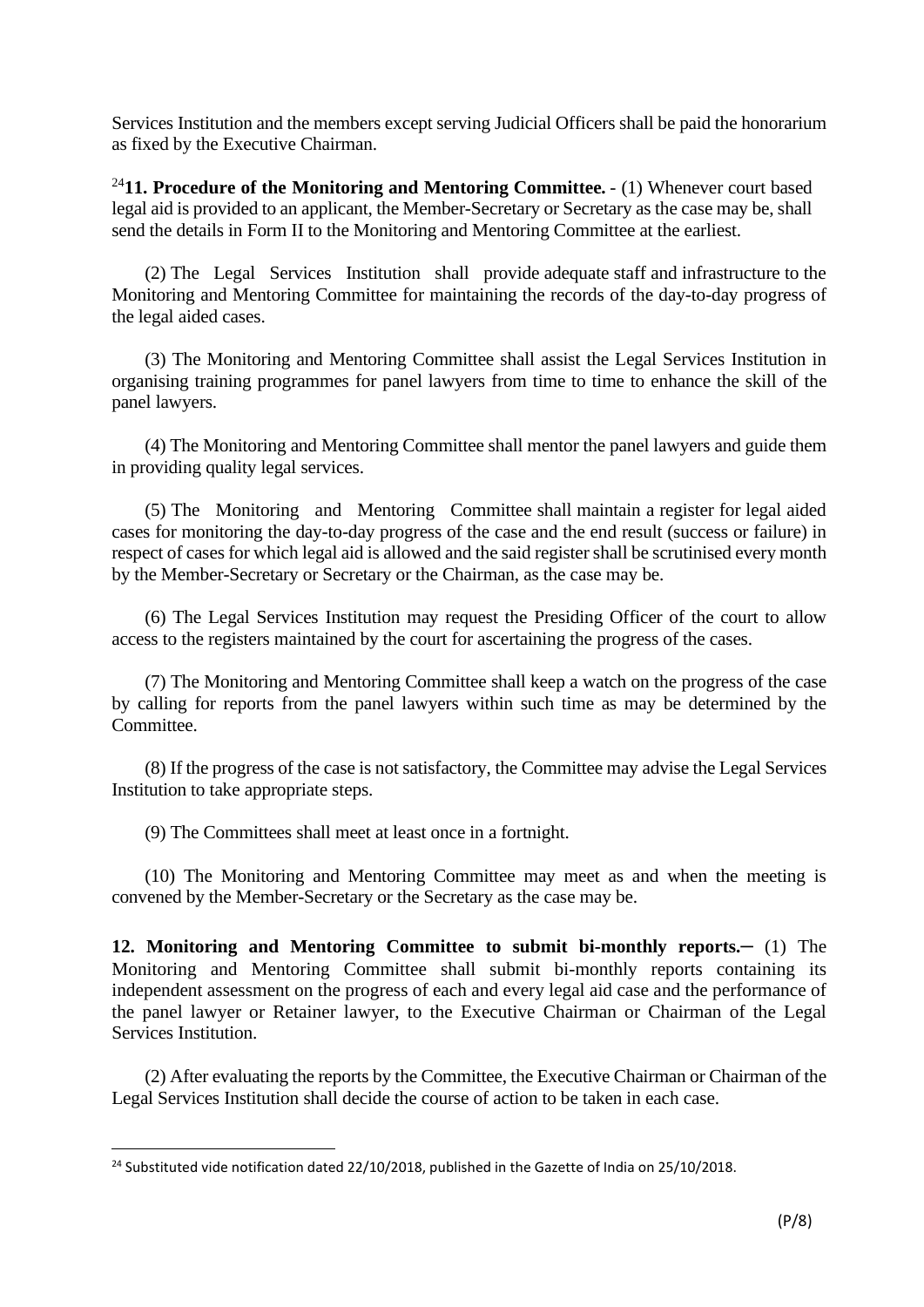(3) It shall be the duty of the Member-Secretary or Secretary of the Legal Services Institution to place the reports of the Monitoring Committee before the Executive Chairman or Chairman of the Legal Services Institution and to obtain orders.

**13. Financial assistance.**  $- (1)$  If a case for which legal aid has been granted requires additional expenditure like payment of court fee, the fee payable to the court appointed commissions, for summoning witnesses or documents, expenses for obtaining certified copies etc., the LegalServices Institution may take urgent steps for disbursement of the requisite amount on the advice of the panel lawyer or Monitoring and Mentoring Committee.

(2) In the case of appeal or revision the Legal Services Institution may bear the expenses for obtaining certified copies of the judgment and case records.

**14. Payment of fee to the panel lawyers.-** (1) Panel lawyers shall be paid fee in accordance with the Schedule of fee, as approved under the State regulations.

(2) The State Legal Services Authority and other Legal Services Institution shall effect periodic revision of the honorarium to be paid to panel lawyers for the different types of services rendered by them in legal aid cases.

(3) As soon as the report of completion of the proceedings is received from the panel lawyer, the Legal Services Institution shall, without any delay, pay the

**15. Special engagement of senior advocates in appropriate cases**. **-** (1) If the Monitoring and Mentoring Committee or Executive Chairman or Chairman of the Legal Services Institution is of the opinion that services of senior advocate, though not included in the approved panel of lawyers, has to be provided in any particular case the Legal Services Institution may engage such senior advocate.

(2) Notwithstanding anything contained in the State regulations, the Executive Chairman or Chairman of the Legal Services Institution may decide the honorarium of such senior advocate.

<sup>25</sup>[\*\*\*\*\*]

**16. Evaluation of the legal aid cases by the National Legal Services Authority and State Legal Services Authorities. –** (1) The Supreme Court Legal Services Committee shall send copies of the bi-monthly reports of the Monitoring and Mentoring Committee of the Supreme Court Legal Services Committee to the Central Authority.

(2) The High Court Legal Services Committees, the State Legal Services Authorities shall submit copies of the bi-monthly reports of their Monitoring and Mentoring Committees to their Patron-in-Chief.

 $^{25}$  Omitted vide notification dated 6/8/2014, published in the Gazette of India on 18/10/2014.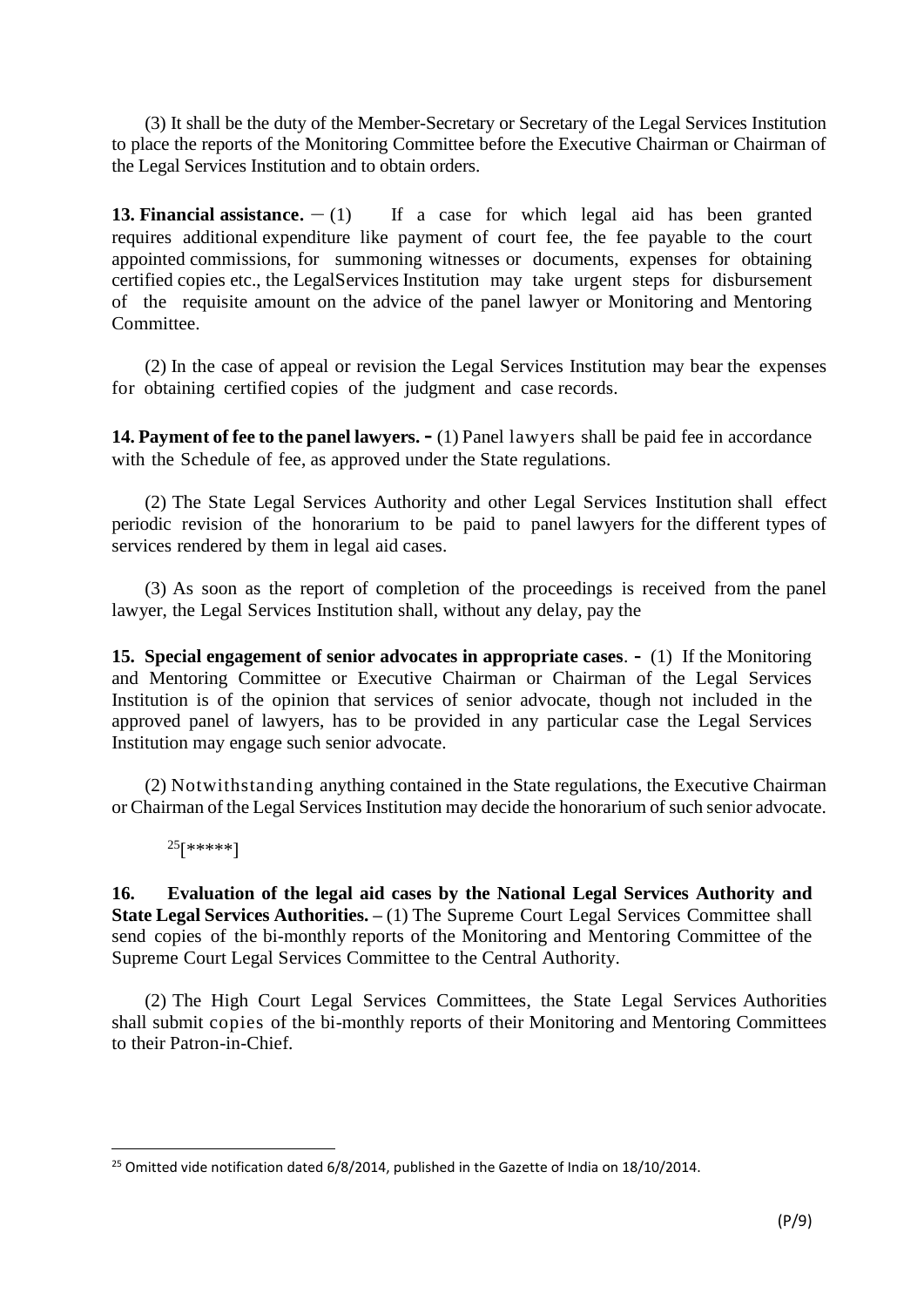(3) The District Legal Services Authorities and Taluk Legal Services Committees shall submit copies of the bi-monthly reports of their Monitoring and Mentoring Committees to the Executive Chairman of the State Legal Services Authority.

(4) The State Legal Services Authorities shall also send consolidated half- yearly reports of the Monitoring Committees, indicating the success or failure of each of the legal aided cases, to the Central Authority.

(5) In appropriate cases, the Executive Chairman of the National Legal Services Authority may nominate and authorise the members of its Central Authority to supervise, monitor or advise the Legal Services Institution for effective and successful implementation of these regulations.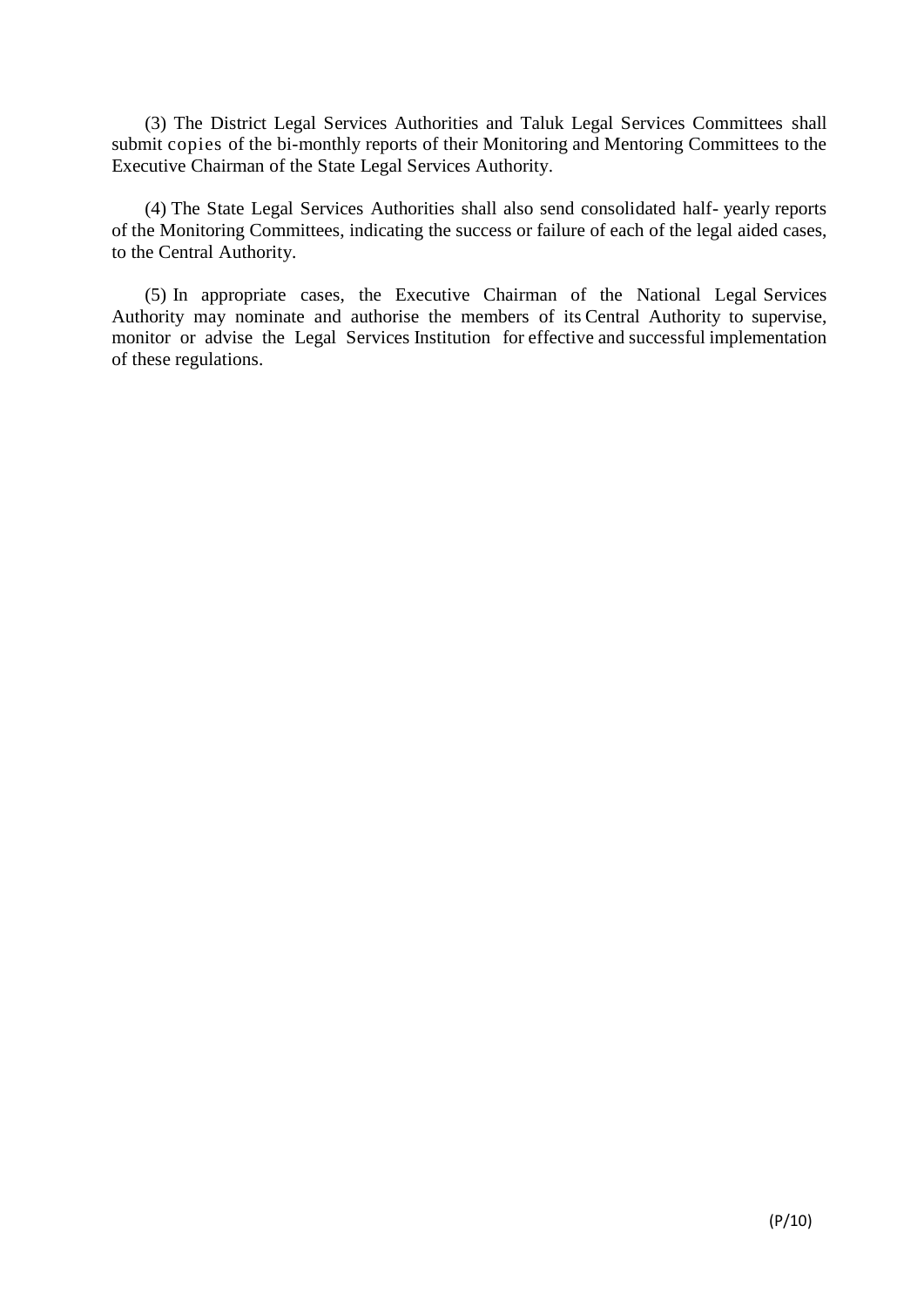#### FORM –I

## *National Legal Services Authority (Free and Competent Legal Services) Regulations, -2010* (see regulation-3) The Form of Application for Legal Services (This may be prepared in the regional language)

## Registration No.

| 1. Name                                                                                            |  |
|----------------------------------------------------------------------------------------------------|--|
| 2. Permanent Address                                                                               |  |
| 3. Contact Address with phone no. if any, e-mail ID, if any                                        |  |
| 4. Whether the applicant belongs to the category<br>of persons mentioned in section -12 of the Act |  |
| 5. Monthly income of the applicant                                                                 |  |
| 6. Whether proof has been produced in support of<br>income/eligibility u/s 12 of the Act           |  |
| 7. Nature of legal aid or advise required                                                          |  |
| 8. A brief statement of the case, if court based legal services<br>is required                     |  |

……………………………… Signature of the applicant

Place:

Date: